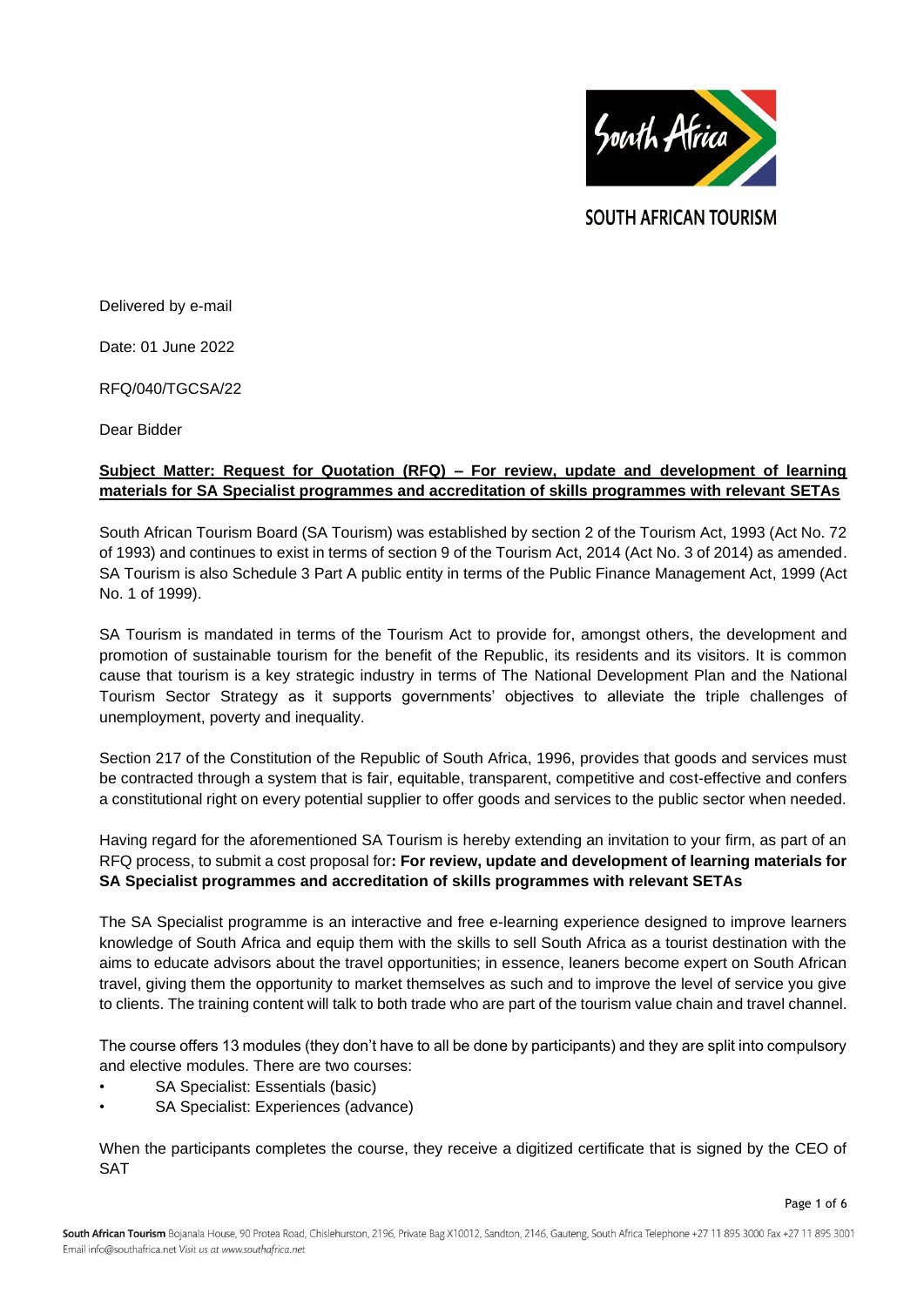To this effect, SA Tourism wishes to procure the following:

Review, update content gaps needed for training and develop learner and facilitator guides including assessment tool for the skills programmes. The following are the proposed:

- o Review the current content of SA Specialist online courses
- $\circ$  Update the content for the SA Specialist courses updating the identified content gaps
- o Develop leaner guides with assessments tools suitable for independent e-learning
- o Provide a material suitable for utilization for online platform
- $\circ$  Benchmarch the training material international Travel Specialist Program.

The Scope of the project are as follows:

- 1. Collaborate with SA Tourism to design and develop Learner, Assessment and assessment guides for independent learning
- 2. Align and accredit skills programmes with SETAs;
- 3. Suggest varies online platform to host the programme
- 4. Provide on-site mentoring (site visits) to ensure transfer of skills.

## **1. Format of proposal**

- 1.1 Bidders must complete and return all the necessary standard bidding documents (SBD's) attached to this request with technical and financial proposals.
- 1.2 Bidders are advised that their proposals should be concise, written in plain English and simply presented in the same order as indicted below:
	- (a) Cover letter introducing your firm and credentials, capacity, capability and experience for this assignment;
	- (b) National Treasury Centralized Supplier Database (CSD) registration summary report with a valid tax status;
	- (c) Valid certified copy of B-BBEE certificate;
	- (d) Bidders must have specific experience and submit at least three recent references (in a form of written proof(s) on their client's letterhead including relevant contact person(s), office telephone & fax number, website and email address) where similar work were undertaken.
	- (e) Overview of the methodology your firm will apply for this assignment;
	- (f) Project/assignment approach and plan which outlines the activities to be undertaken during the process;
	- (g) Outline of the qualifications and related experience of the proposed resources that will be assigned to the matter;
	- (h) Financial proposal to deliver the assignment including any other cost SA Tourism should be aware off for the successful completion of the assignment;
	- (i) Declaration of Interest SBD 4;
	- (j) Preference Point Claim Form SBD 6.1;
	- (k) Declaration of Bidder's Past Supply Chain Management Practices SBD 8; and
	- (l) Independent Bid Determination SBD 9.

### **2 Cost structure and project plan:**

2.1 Bidders must submit the total bid price for the assignment based on the skills, resources and time allocated in providing the services.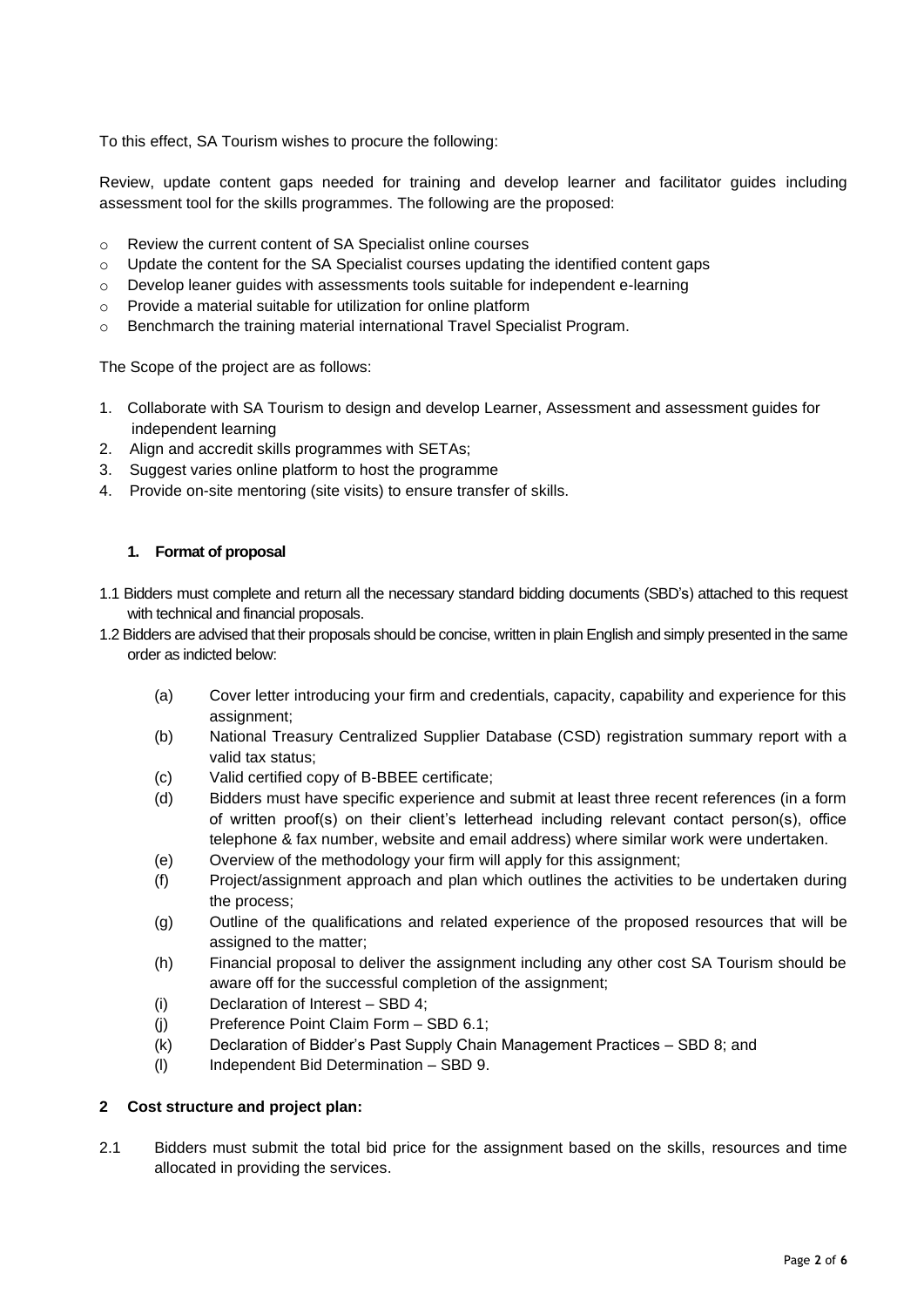2.2 Bidders should also propose innovation in their technical proposals to keep the cost to a minimum where SA Tourism will still benefit from the best possible qualitative outcome. SA Tourism reserves the right to request additional information or clarity on cost proposals prior to the evaluation thereof.

# **3 Evaluation Method**

| <b>Phase 1</b>                                                              | <b>Phase 2</b>                                       | <b>Phase 3</b>                                                                                                                                                                                                                                                                                                                                                                                               |
|-----------------------------------------------------------------------------|------------------------------------------------------|--------------------------------------------------------------------------------------------------------------------------------------------------------------------------------------------------------------------------------------------------------------------------------------------------------------------------------------------------------------------------------------------------------------|
| Administration and Functionality<br>bid<br><b>Mandatory</b><br>requirements |                                                      | <b>Price and B-BBEE</b>                                                                                                                                                                                                                                                                                                                                                                                      |
| Compliance with<br>administration and<br>mandatory bid<br>requirements.     | Bids will be evaluated in terms of<br>functionality. | bidders<br>that have successfully<br>The<br>(a)<br>progressed through to Phase 2 will be<br>evaluated in accordance with the 80/20<br>preference point system contemplated in<br>Preferential Procurement<br>Policy<br>the<br>Framework Act, 2000<br>80 points will be awarded for price while 20<br>(b)<br>points will be allocated for preference<br>points for BBBEE as prescribed in the<br>regulations. |

3.1 The evaluation process of bids will comprise of the following phases:

## 3.2 Points awarded for functionality:

| <b>EVALUATION</b>                                                                                                                                                                                                                                                                                                                                                                                                             | <b>Rating</b> |                |   |   |    | Weight |
|-------------------------------------------------------------------------------------------------------------------------------------------------------------------------------------------------------------------------------------------------------------------------------------------------------------------------------------------------------------------------------------------------------------------------------|---------------|----------------|---|---|----|--------|
| <b>CRITERIA</b>                                                                                                                                                                                                                                                                                                                                                                                                               |               | $\overline{2}$ | 3 | 4 | 5  |        |
| The Bids will be evaluated on a scale of $1 - 5$ in accordance with the criteria below. The rating will be as<br>follows: $1 = \text{Very poor}, 2 = \text{Poor}, 3 = \text{Good}, 4 = \text{Very good}, 5 = \text{Excellent}$                                                                                                                                                                                                |               |                |   |   |    |        |
| Bidders relevant experience to the assignment specifically demonstrating capacity and<br>capability pertaining to develop e-learning materials for skills programmes in the tourism and<br>hospitality sector.<br>2 years up to $3 = 2$<br>3 years up to $5 = 3$<br>+ 5 years up to $7 = 4$<br>more than 7 years = $5$                                                                                                        |               |                |   |   | 40 |        |
| <b>Company track record:</b><br>The bidder is required to provide three (3) contactable client references where its services can<br>be verified. References should be presented in a form of a written letter on an official letterhead<br>from clients where similar services have been provided and should not be older than seven (3)<br>years. No appointment letters from clients will be accepted as reference letters. |               |                |   |   | 20 |        |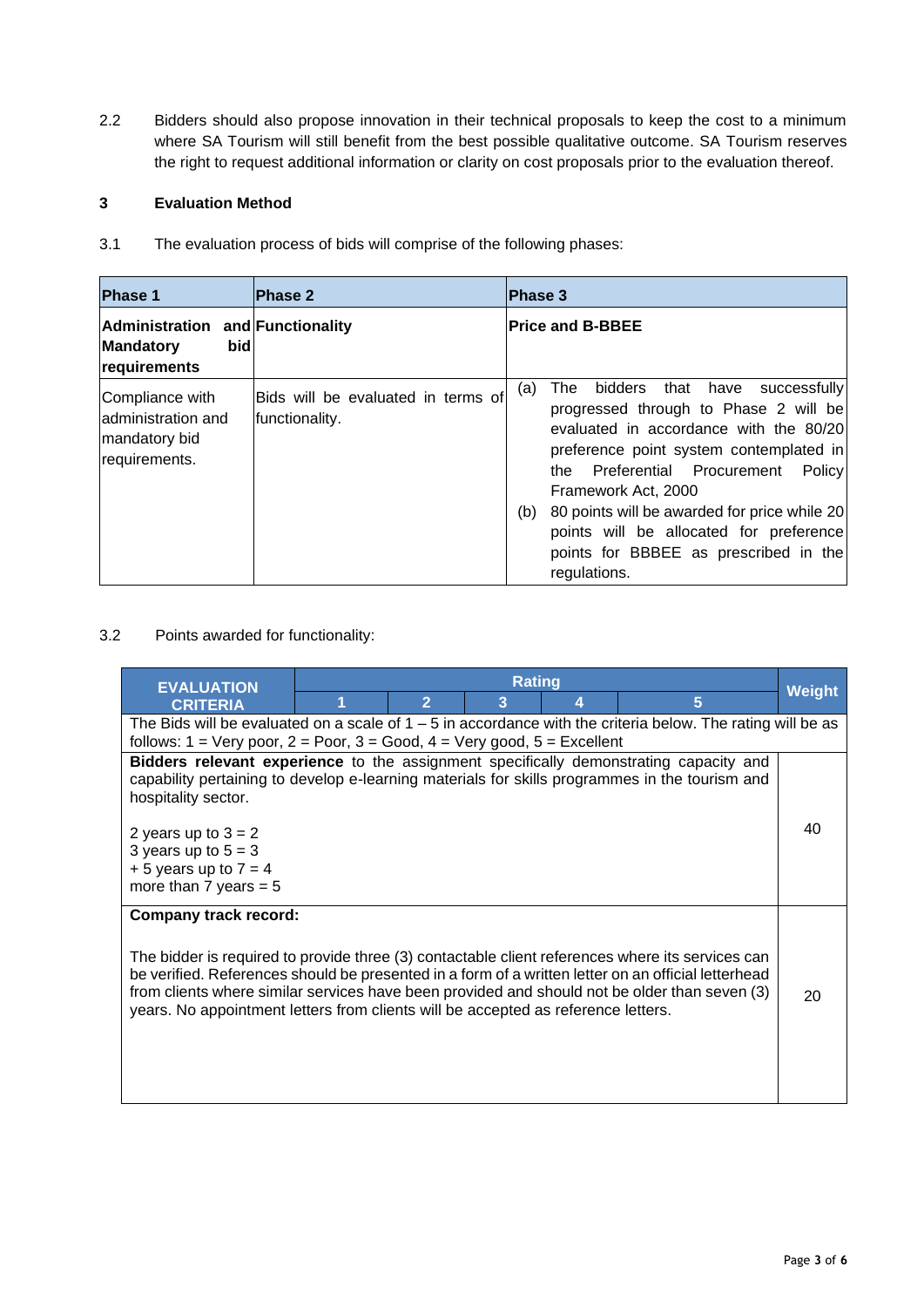| Expertise and experience of proposed facilitator to be assigned to this project:                                                                                      |     |
|-----------------------------------------------------------------------------------------------------------------------------------------------------------------------|-----|
| Proven experience of proposed resources to be deployed to the project. Detailed CV of<br>resources must be submitted.                                                 |     |
| Number of years' experience of developing learning materials:<br>2 years up to $3 = 2$<br>3 years up to $5 = 3$<br>+ 5 years up to $7 = 4$<br>more than 7 years $= 5$ | 40  |
| TOTAL POINTS FOR FUNCTIONALITY                                                                                                                                        | 100 |
| A threshold of 60% is applicable.                                                                                                                                     |     |

**"functionality"** means the measurement according to predetermined norms, as set out in the bid documents, of a service or commodity that is designed to be practical and useful, working or operating, considering, among other factors, the quality, reliability, viability and durability of a service and the technical capacity and ability of a bidder.

- I. Bids will be evaluated strictly according to the bid evaluation criteria stipulated in this section.
- II. Bidders must, as part of their bid documents, submit supportive documentation for all functional requirements. The official responsible for scoring the respective bids will evaluate and score all bids based on bid submissions and the information provided.
- III. The score for functionality will be calculated in terms of the 1 5 rating scale as shown in the functionality criteria matrix under paragraph 4.2.
- IV. The value scored for each criterion will be multiplied with the specified weighting for the relevant criterion to obtain the marks scored for each criterion. These scores will be added and expressed as a fraction of the best possible score for all criteria.
- V. The points for functionality and the points for B-BBEE level of contribution will be added together and the proposal from the bidder which meets the highest score will be deemed the preferred proposal.

# 4. **Awarding of Points for Price and Broad-Based Black Economic Empowerment**

The bidders that have successfully progressed through to Phase 3 (bidders who meet the minimum threshold for the functionality of (60%) will be evaluated in accordance with the 80/20 preference point system contemplated in the Preferential Procurement Policy Framework Act, 2000 and the Preferential Procurement Regulations of 2017.

80 points will be awarded for price while 20 points will be allocated for preference points for BBBEE as prescribed in the regulations.

Points for B-BBEE level of contribution will be awarded in accordance with the below table: -

| <b>B-BBEE Status Level of</b><br><b>Contributor</b> | <b>Number of Points</b> |
|-----------------------------------------------------|-------------------------|
|                                                     | 20                      |
| 2                                                   | 18                      |
| 3                                                   | 14                      |
|                                                     | 12                      |
| 5                                                   |                         |
| ี                                                   |                         |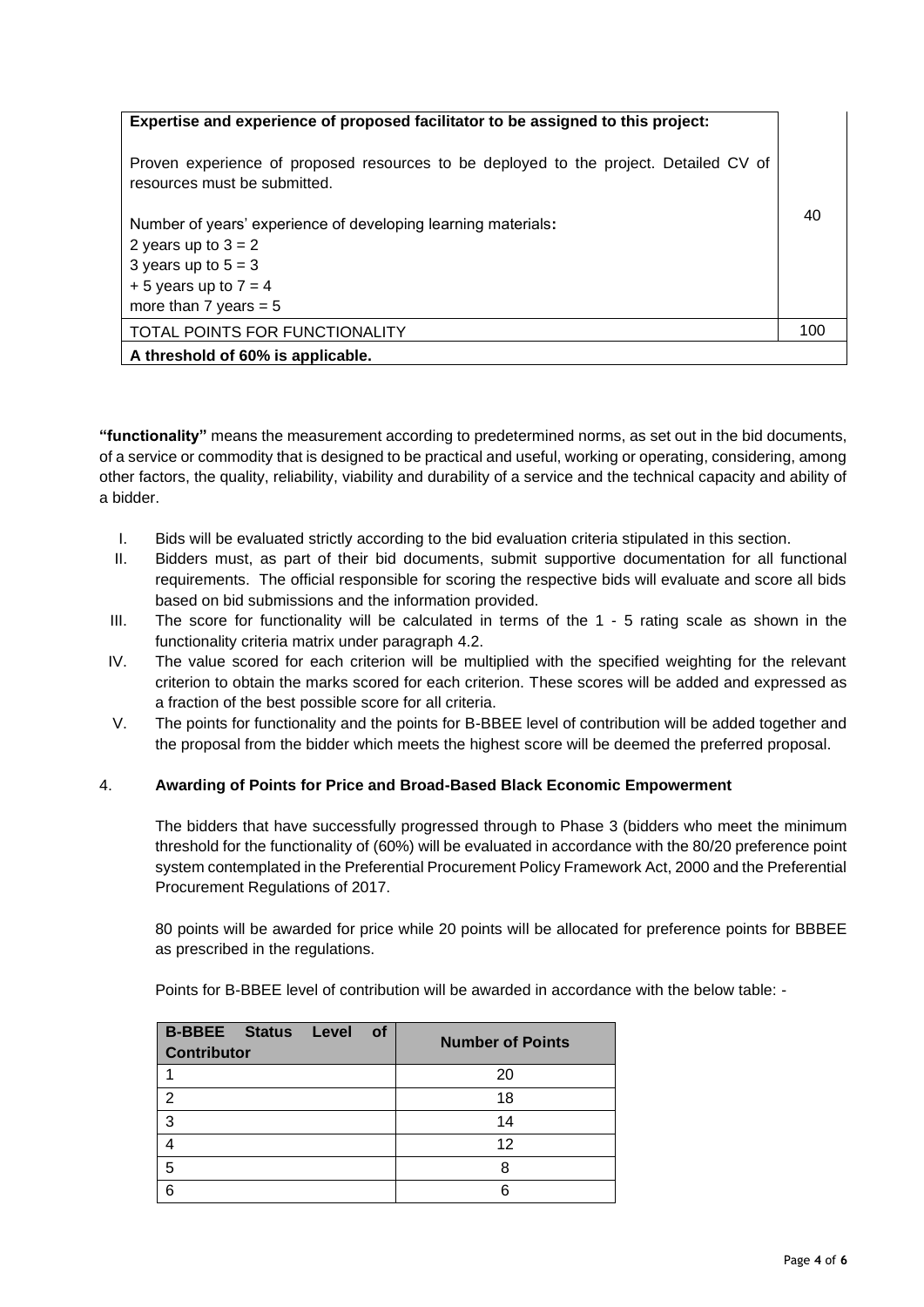| Non-compliant contributor |  |
|---------------------------|--|

### 5. **Adjudication and Final Award of Bid**

The successful bidder will usually be the service provider scoring the highest number of points for comparative price and BBEE level of contribution or it may be a lower scoring bid on justifiable grounds or no award at all.

## **6. National Treasury Centralized Supplier Registration and B-BBEE Certificates**

- 6.1 All bid submissions must include a copy of successful registration on National Treasury's Centralized Supplier Database (CSD) with a valid tax clearance status and an original or certified copy of a B-BBEE verification certificate (if you have been assessed).
- 6.2 Proposals which do not include these documents will not be considered.

## **7. Deadline for submission**

All proposals must be e-mailed, in PDF format, to [quotes@southafrica.net](mailto:quotes@southafrica.net) no later than **12H00** on **Thursday**, **09 June 2022** and should remain valid for at least 45 days after the closing date.

### 8. **Confidentiality**

 The request for a technical and cost proposal and all related information shall be held in strict confidence by bidders and usage of such information shall be limited to the preparation of the bid. All bidders are bound by a confidentially agreement preventing the unauthorized disclosure of any information regarding SA Tourism or of its activities to any other organization or individual. The bidders may not disclose any information, documentation or products to other clients without written approval of SA Tourism.

### 9. **Terms of engagement**

 Prior to commencing with the assignment, the successful bidder will be required to meet with the SA Tourism's Head of Risk to finalize the statement of work (SOW) and criteria for approval.

### 10. **Payments**

- 10.1 No advance payments will be made in respect of this assignment. Payments shall be made in terms of the deliverables as agreed upon and shall be made strictly in accordance with the prescripts of the PFMA (Public Finance Management Act, 1999. Act 1 of 1999).
- 10.2 The successful bidder shall after completion of the contract, invoice SA Tourism for the services rendered. No payment will be made to the successful bidder unless an invoice complying with section 20 of VAT Act No 89 of 1991 has been submitted to SA Tourism.
- 10.3 Payment shall be made into the bidder's bank account normally 30 days after receipt of an acceptable, valid Invoice.

### 11. **Non-compliance with delivery terms**